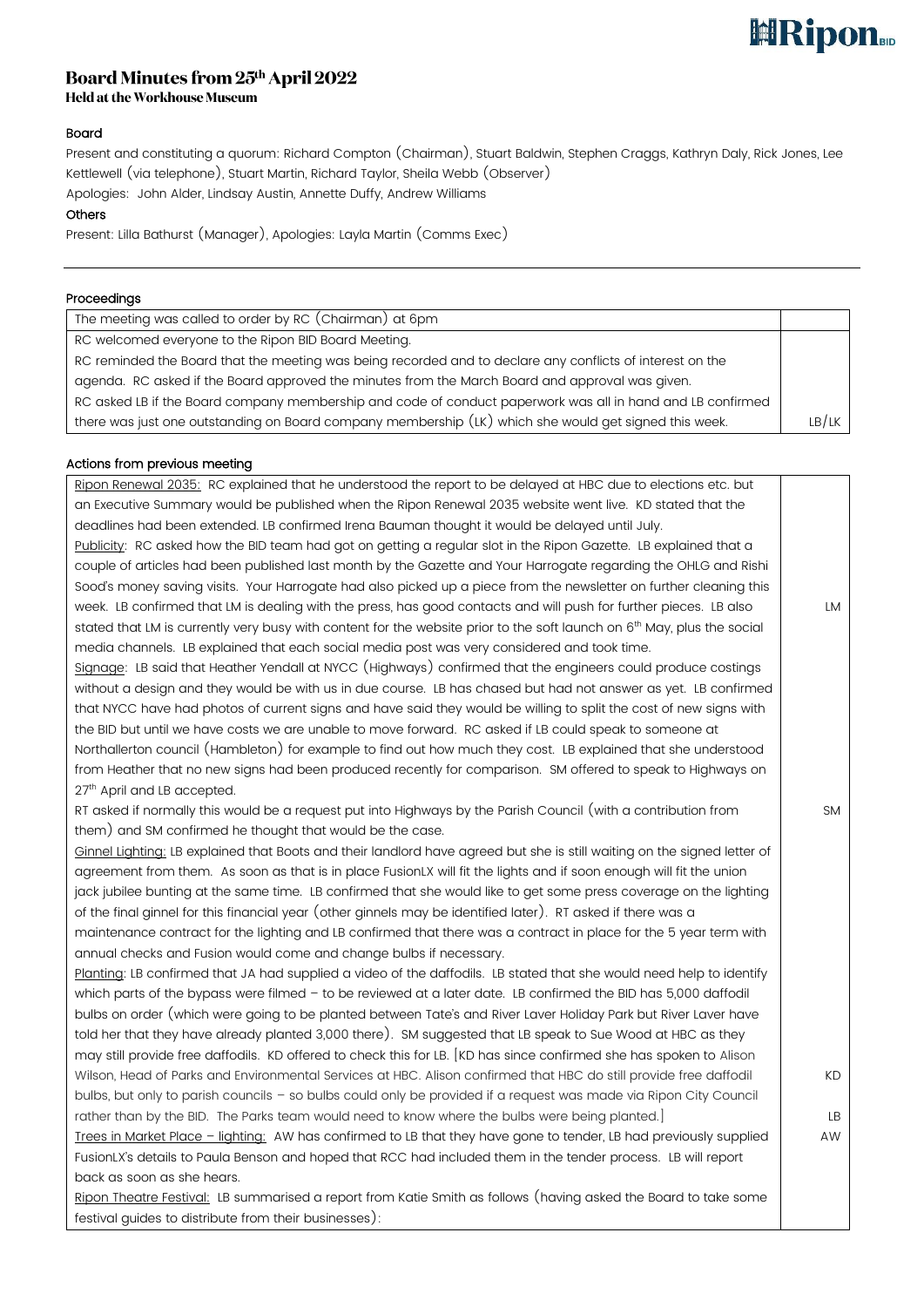Print - 10,000 Festival Guides are now printed and in circulation. Team of volunteers distributing across the wider district from Richmond and Northallerton down to Harrogate and from Pateley Bridge across to Easingwold. Bulk distribution also to all libraries across North Yorkshire and to all Tourist Information Centres in the area including Leeds, Ilkley, York etc. Intense local distribution in Ripon, which will be topped up over the weeks too. Some door-to-door deliveries in targeted streets.

Outdoor - Banners going up in mid May (gives 6/7 weeks). If budget allows there will also be banners in Thirsk, B'bridge and K'bro. Also 2 banners just for the Fountains Shakespeare will be up. 3 feather flags have also been printed – mainly for use over the weekend itself, but also for photo shoots and perhaps publicity sessions in Ripon if that can be arranged. Various "A Boards" will be sited in key locations in the weeks prior to the Festival. The large A0 poster will go up in the Arcade this week. Other posters being made for specific locations eg RCC boards and the library windows.

Press - Weekly press releases have been scheduled to cover a range of events and angles. Personal contact being worked on with individual journalists – not got very far with this yet – we welcome any help/contacts with this. Photo shoot with sponsors planned for Mon 9 May. Other photo opportunities in the run-up include Jubilee Sunday and a "Volunteers Get Ready" item. Full page, paid-for adverts in Ripon Review have been arranged for April, May & June editions.

On-Line - Weekly "News" post and Newsletter to coincide with theme of the weekly Press Release. These posts shared on wider Groups eg Blow Your Horn. Plus social media posts to our own subscribers approx. 3 times a week. These include a series of "Introducing" posts to give a mention to every performer or company coming to the Festival (there are more than 30 of these). A new Publicity Team member has been recruited to manage these. Lots of work being done on encouraging Festival-friendly organisations and partners to share posts eg Georgian Theatre Royal, Swaledale and FEVA festivals etc as well as participating groups.

Listings – We are just starting on these now eg Visit Harrogate, Raring to Go etc. All events being submitted as appropriate. Paid-for online – If budget allows we will buy into one of the Harrogate Theatre packages to reach new audiences and are also investigating the Mumbler options and others to target family audiences. Work still to do on improving our Instagram feed. Sorting out Twitter is a job for the end of this week too. Advice

also being sought from Layla on this area. Schools/Community - Going into school assemblies in May to talk about the Festival - followed up by Festival

Guides going home with children. Talks also to the Rotary Club and possibly WI/U3A etc. Levy Collection: LB distributed a spreadsheet detailing non-payers broken down by rateable value. LB explained

that she would call or email the majority of larger levy payers to remind them to pay, the same with the next section of medium levy payers. LB explained that any business in administration could not be summoned. LB asked for Board members help in contacting the majority of smaller levy payers who had not yet paid, when we got to the stage where we were about to issue a summons. RC asked LB to go through the list and give a recommendation for each non-payer as to what the next steps should be – email, visit, phone call or not to pursue due to being in administration etc. and who would do this. SM asked if the BID summoned businesses they would need an audit trail to prove that they had been chased and that a telephone call would not provide that. LB explained that the bills and 2 reminders sent by HBC served as the audit trail any further contact is the BID trying to ensure that levy payers were not billed another £190 for non-payment, this is not a legal requirement but LB felt that this fostered better relationships with members. LK said he would help speak to businesses near him and asked for the date of the High Skellgate deep clean as this would help when visiting – LB confirmed that this was taking place on the  $23<sup>rd</sup>$  and  $24<sup>th</sup>$  May. RJ also confirmed he was happy to talk to businesses.

#### Items for Approval

#### Summer Activities:

LB explained that the Exec Board had agreed the Summer Trail after LB met with Gaynor Gray (Pumpkin Trail) and got confirmation that a trail of 15 or so businesses in city centre would work best for primary aged children. Summer of Play – LB presented the proforma on the Summer of Play. An activity day in August for 14-16 year olds using local operator MAP Adventures who will provide archery, rifle shooting, (bush skills – TBC) & an inflatable obstacle course. The BID would use the opportunity to engage with that age group for the Apprenticeship and Training Hub but also encouraging families to spend the day, bringing picnics etc. This would be held on 18<sup>th</sup> August at Studley Royal Cricket Club (in conjunction with Ripon Together) – partly as there is a good bank which suits the rifle shooting and archery. LB explained that she already has all MAPs RAMS and insurance details and they operate using current or ex-soldiers. YorBus has confirmed to Ripon Together that transport for the week from city centre could be provided at £100 which the BID could fund. Businesses near the pick-up and drop-off points would be encouraged to get involved. We would also liaise with the garden centres about providing vouchers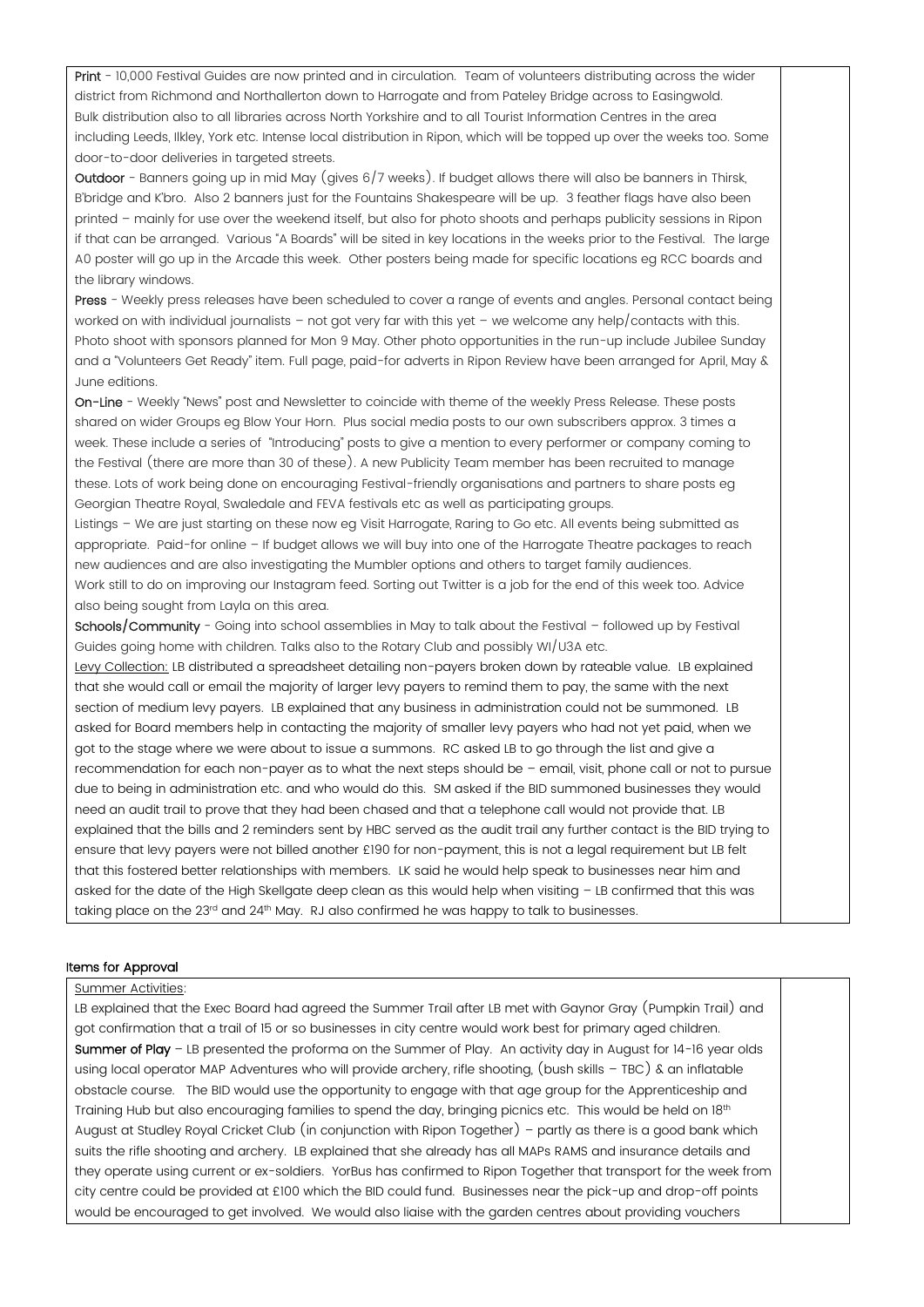| (particularly Tate's café). The day would be funded from a communities budget. LB asked for a budget of £2,600      |       |
|---------------------------------------------------------------------------------------------------------------------|-------|
| in total which includes the marketing (of whole week) and any videography spend. The videography can then be        |       |
| used by any BID business and the visitor attractions and would add to the overall "Ripon video bank" that LB and LM |       |
| would like to create. LB confirmed she had negotiated an £850 discount from MAP bringing their cost to £1,150.      |       |
| SBa asked that in future the proformas should have the costs of marketing separated out from the rest of the        |       |
| project to make clear what was the project spend and what was general marketing and LB agreed to do this. RC        |       |
| agreed that this was a valid point and said that he thought the marketing spend was justified and useful. LB asked  |       |
| if the Board agreed that she could go ahead with the Summer of Play day and the Board confirmed this.               | LB/LM |

St Wilfrid's Day Procession: LB explained that she had been approached by Annette Wilson to see if the BID would act as a main sponsor for the procession. Annette told LB that they were expecting between 15-20 floats, RCC are putting on Yorkshire Day children's rides in the square and the St Wilfrid's committee would like to add to that with street entertainment, face painting etc. LB confirmed that footfall figures for 2019 were not available yet on TownandPlace.AI but gathered that there is normally a significant increase on that day. SM asked how much were the committee asking for and LB explained that they hadn't asked for a specific amount but explained that the total cost was between £8-10k. LB asked the Board for their opinions. RJ said he felt the day was very good for businesses but felt that the BID could do something independently to add to the day. RJ asked if the committee had audited accounts and SM confirmed he would check at the next meeting  $(26/4/22)$ . RJ asked for confirmation of the route. SM asked what the BID would get for their money – i.e. would they be credited on the floats etc. SM also said that insurance and traffic management costs would be the biggest costs to the procession. RJ suggested that the BID could possibly pay for the insurance direct to the supplier. RC asked that the BID found out more about it, but in principle thought the BID should support it if the BID businesses would benefit and it was made clear on any advertising or literature and on the day that this was funded by BID businesses. **SM** LB

#### Items for Information

Wayfinding: LB explained that the Board had previously, briefly, discussed the BID funding a wayfinding audit. LB confirmed that the Business Plan specifies 10% of funds towards Access & Facilities and the BID needs to be hitting those targets. The two signage projects will now be pushed into next year's budget so there is money to be spent in this area this year. LB had a meeting with Jeremy Dunford, Chairman of Ripon Disability Forum, Irena Bauman and Andy Edwards (a wayfinding expert and designer suggested by Irena) to discuss the possibilities. Andy Edwards has given an idea of his costs for an audit, liaison/workshops with stakeholders and a protype of new signage which came in at £15,300+. LB said she felt that without a guarantee of funding for the end project from local government this was not the best use of BID funds at this time – the recent Whitby project had cost £145k. RC said that in an ideal world the BID would like to get a council to fund the audit. RT suggested that the BID do an audit themselves to use as a lobbying tool to get better signage, either in total or on an item by item basis. SW agreed with this and said she knew exactly where people are not picking up signage and where it needs to be. LB went on to explain that the new VisitRipon website will have a map on it, but not at this stage an interactive map. LB showed the example of IndieYork's interactive map and explained that if the VisitRipon had something similar it could be overlaid with walking and cycling routes and then a print brochure made from that for distribution in Ripon and further afield. SW suggested looking at Visit Bath's website and their mapping which LB will do. LB explained that much of the work on this would already be done as part of the directory listings on the website but asked if the Board would agree to LB finding out what extra cost it would be to create an interactive version (possibly c.£4k) and print brochures which can be regularly updated as linked to website directory. RC summarised by saying that the idea would be for the BID not to spend this year on an audit (but plan for it in the future), but to do it themselves which may mean there is no need for a professional audit. LB confirmed that this would be the suggestion and it would allow her and possibly SM to lobby NYCC for better signage now. SC stated that he felt the signage was very confusing, cluttered, and at times unnecessary, particularly around the Market Square but that with the barracks development and therefore new routes coming that NYCC would not be receptive to changing signs now. SM stated that he felt leaving the signage as it is for 5 years before arguing the case is not acceptable and we should be arguing now for better signage. RT suggested that the BID look, now, at the finger post signs and get those redecorated. KD said she would ask the question within HBC. LB said she would find out the costs for an interactive map and brochures. SC felt that it also needed to be created as an app (so every business could have a sticker with a QR code which linked to it) and LB said she would find out the costs. RT/SW LB KD LB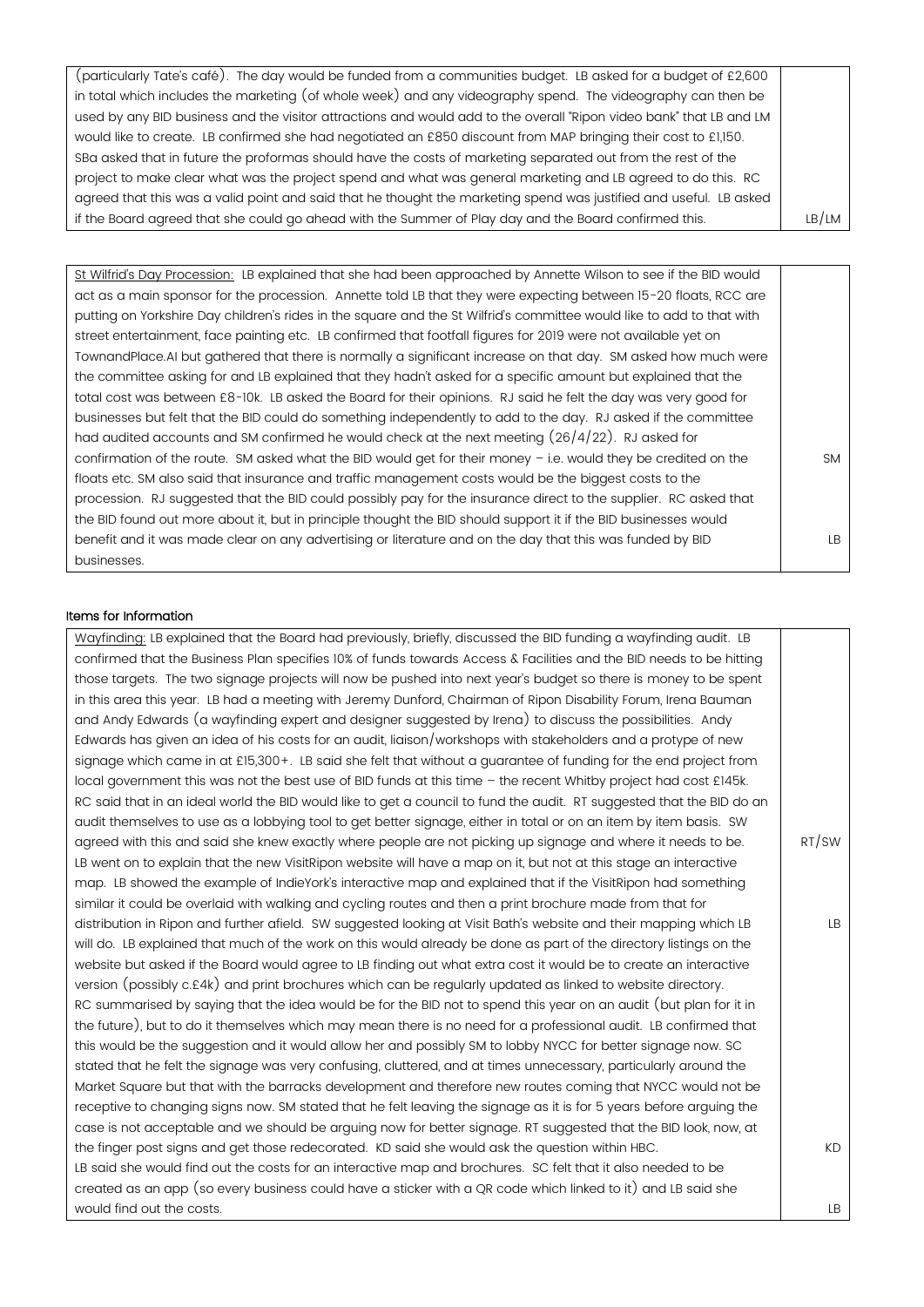| Future Board Timings: RC explained that in order to accommodate the most people the BID board meeting times       |     |
|-------------------------------------------------------------------------------------------------------------------|-----|
| are alternated between daytime (3:30) and evenings (18:00) each month. RC said that in the longer term it         |     |
| would be nice to have board meetings every two months. LB showed the board the proposed new times and SW          |     |
| asked that the June meeting be an evening meeting and LB said she would coordinate with RC's diary to see if this |     |
| was possible. June Board has now been confirmed as 18:00]. LB to distribute new Board times.                      | LB. |

Ripon Raceday Entertainment & Visit Ripon at the Races: LB explained that Raceday entertainment was well received on Thursday in the Arcade and on Kirkgate, on Saturday well received again in The Arcade – a few problems on Kirkgate with one or two businesses complaining about noise and some rowdy people causing a few problems. LB is looking at re-situating the acts. [LB has put in application with HBC to have them on the market square and that has been verbally approved]. The Board felt is was worth persevering with the project. Visit Ripon at the Races, LB confirmed 10 visitor attractions booked in so far, including Motor Boat Club who Visit Ripon have not had at meetings before. LB has approached Rugby Club, Football Club, Golf Club and Tennis Club as well as Holiday Parks. Museums, Newby, Lightwater, Grantley, Markenfield, Motorboat Club, Destination Harrogate, Walled Garden, Fountains, Old Deanery & Cathedral will all have presence but may not be able to man their own stand. Swing band is booked to entertain and add to atmosphere. LB is waiting on costings for Pimms reception or drinks vouchers for BID businesses – meeting with Jon Mullin at Racecourse on 29/4/22. The BID will hold prize draw for race sponsorship donated by Racecouse for BID businesses attending. Lots of opportunity to show unity of attractions in Ripon and showcase everything in one place. Hope to have video of all attractions done to go on big screen. LB

Finance: SBa updated the Board on the current financial position. Loan to HBC was repaid in March, further payment to be made after August, levy collection fee has also been paid. The BID is within budget but behind in spend (which is increasing) which should correct itself before year end. Income is still slightly above budget due to VAT rebate. RC thanked SBa for his work and update.

Website/Social Media: Report from LM - The website has been wireframed & in terms of the build & design is 70% complete. We are now working collectively with Double D on both image & content population. A photoshoot & update meeting is scheduled for 28th April in Ripon where we will shoot the final pieces of visual content for the business directory & work towards the final tasks to push forward with the stage 1 / soft launch date of early May. LB stated that she and LM had a large amount of content to write on the website. The social media channels are now all live. Visit Ripon is live on Instagram & Facebook and Ripon BID is live on Facebook & Linked In. The Visit Ripon channels especially have had a great launch with a new visitor rate of just under 100 new users a week on Instagram since the launch. Attractions & featured businesses especially since the launch are really engaging with the content & sharing and tagging posts. This really helps with digital credibility (important for new social accounts) & to grow audience reach. The Visit Ripon Instagram posts have received 5.4 thousand impressions (the amount of times the posts have been seen) since the launch of the channel. Once the website is launched, the focus will be on growing numbers across all platforms which we will look to achieve by running competitions & looking at converting website users to social media followers. LB stated that LM had done a fantastic job which was echoed by RC who asked that congratulations from the whole board was passed on to LM.

Business Support: LB stated that Rishi Sood, the business savings expert (Place Support Partnership), came to Ripon on 30<sup>th</sup> March with 14 businesses booked in for appointments, of which 9 were visited. Those that cancelled will be visited on next visit on 18<sup>th</sup> May when he will hopefully have a full calendar of visits. Rishi reported as follows:

- 9 businesses engaged in scheme
- 39 expressions of interest and data shared
- Early savings of £2,283 identified and assisted upon
- Several quotes are at the stage of being requested and will be ready for May

He therefore expects project savings to continue to rise as planned as the reports will naturally highlight further savings in due course. Very early days but pleased to have made an impact on businesses.